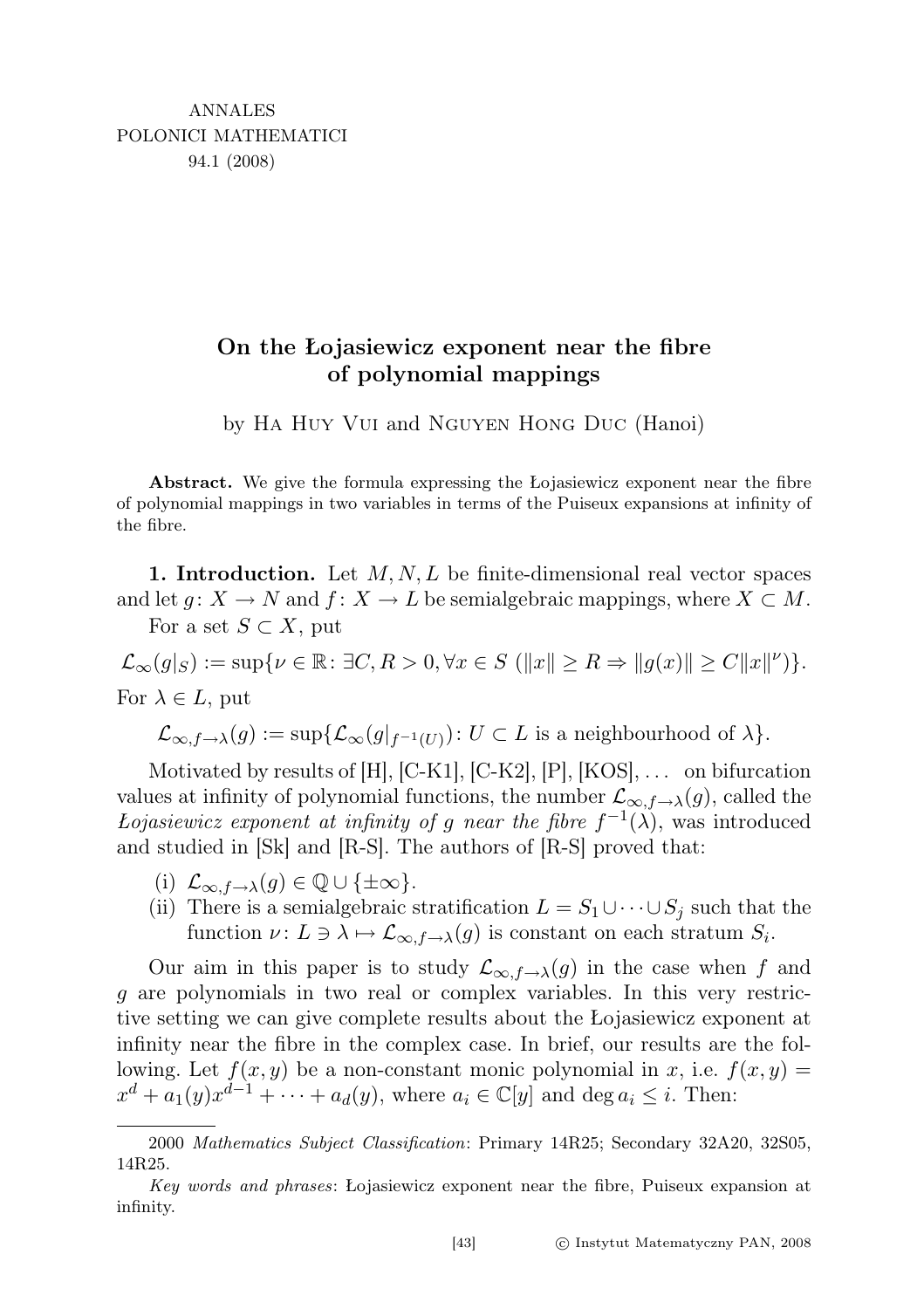- (i) The set of  $\lambda \in \mathbb{C}$  such that  $\mathcal{L}_{\infty,f\to\lambda}(g) = -\infty$  coincides with a certain set  $A(f, g)$  which is defined in terms of the Puiseux expansions at infinity of  $g = 0$ .
- (ii) If  $\mathcal{L}_{\infty, f \to \lambda}(g) \neq -\infty$  then

$$
\mathcal{L}_{\infty,f\to\lambda}(g) = \min\{\deg g(x_i(y),y)\}\
$$

in the complex case, and

 $\mathcal{L}_{\infty,f\rightarrow\lambda}(g) = \min\{\deg g(x_i^{\mathbb{R}})$  $\binom{\mathbb{R}}{i}(y),y)$ 

in the real case, where  $x_i(y)$  runs over the set of Puiseux expansions at infinity of the fibre  $f^{-1}(\lambda)$ , and  $x_i^{\mathbb{R}}$  $_j^{\mathbb{R}}(y)$  is the real approximation of  $x_i(y)$ .

(iii) If  $f, g$  are complex polynomials in two variables, then the function

$$
\nu \colon \mathbb{C} \setminus A(f,g) \to \mathbb{Q} \cup \{\pm \infty\}, \quad \lambda \mapsto \mathcal{L}_{\infty,f \to \lambda}(g),
$$

is constant.

The paper is organized as follows. In Section 2 we describe the process of sliding of [K-P] in the form which is most convenient for us. The main results are stated and proved in Section 3.

2. Sliding. In this section we prove some lemmas about the process of sliding in both complex and real cases.

If  $\varphi(\tau)$  is a series of the form

$$
\varphi(\tau) = a_0 \tau^{\alpha} + \text{terms of lower degree} \quad \text{ with } a_0 \neq 0,
$$

then the number  $\alpha$  is denoted by deg  $\varphi$ .

Let  $f: \mathbb{C}^2 \to \mathbb{C}$  be a polynomial. For a series

$$
x = \varphi(y) = c_1 y^{n_1/N} + c_2 y^{n_2/N} + \cdots,
$$

where  $c_i \in \mathbb{C}, n_i \in \mathbb{Z}$  and  $c_1 \neq 0, n_1 > n_2 > \cdots$ , we put

$$
M(X,Y) = f\left(X + \varphi\left(\frac{1}{Y}\right), \frac{1}{Y}\right) = \sum_{i,j} c_{ij} X^i Y^{j/N}.
$$

For each  $c_{ij} \neq 0$ , let us plot a dot at  $(i, j/N)$ , called a *Newton dot*. The set of Newton dots is called the *Newton diagram*. The boundary of its convex hull is the *Newton polygon of f relative to*  $\varphi$ , to be denoted by  $\mathbb{P}(f, \varphi)$  or  $\mathbb{P}(M)$ .

Assume that  $x = \varphi(y)$  is not a Puiseux root at infinity of  $f = 0$ . Then the Y-axis contains at least one dot of M. Let  $(0, h_M)$  be the lowest one. We see that  $h_M = -\deg f(\varphi(y), y)$ .

By the highest Newton edge  $H_M$  of M we mean the edge of  $\mathbb{P}(M)$  with one extremity  $(0, h_M)$  and such that all Newton dots of M lie on or above the line containing  $H_M$ . Let  $\theta_M = \tan \varphi$ , where  $\varphi$  is the angle between  $H_M$  and the X-axis. Note that if  $(i, j/N)$  is a Newton dot of M then  $\theta_M i + j/N \ge h_M$ ,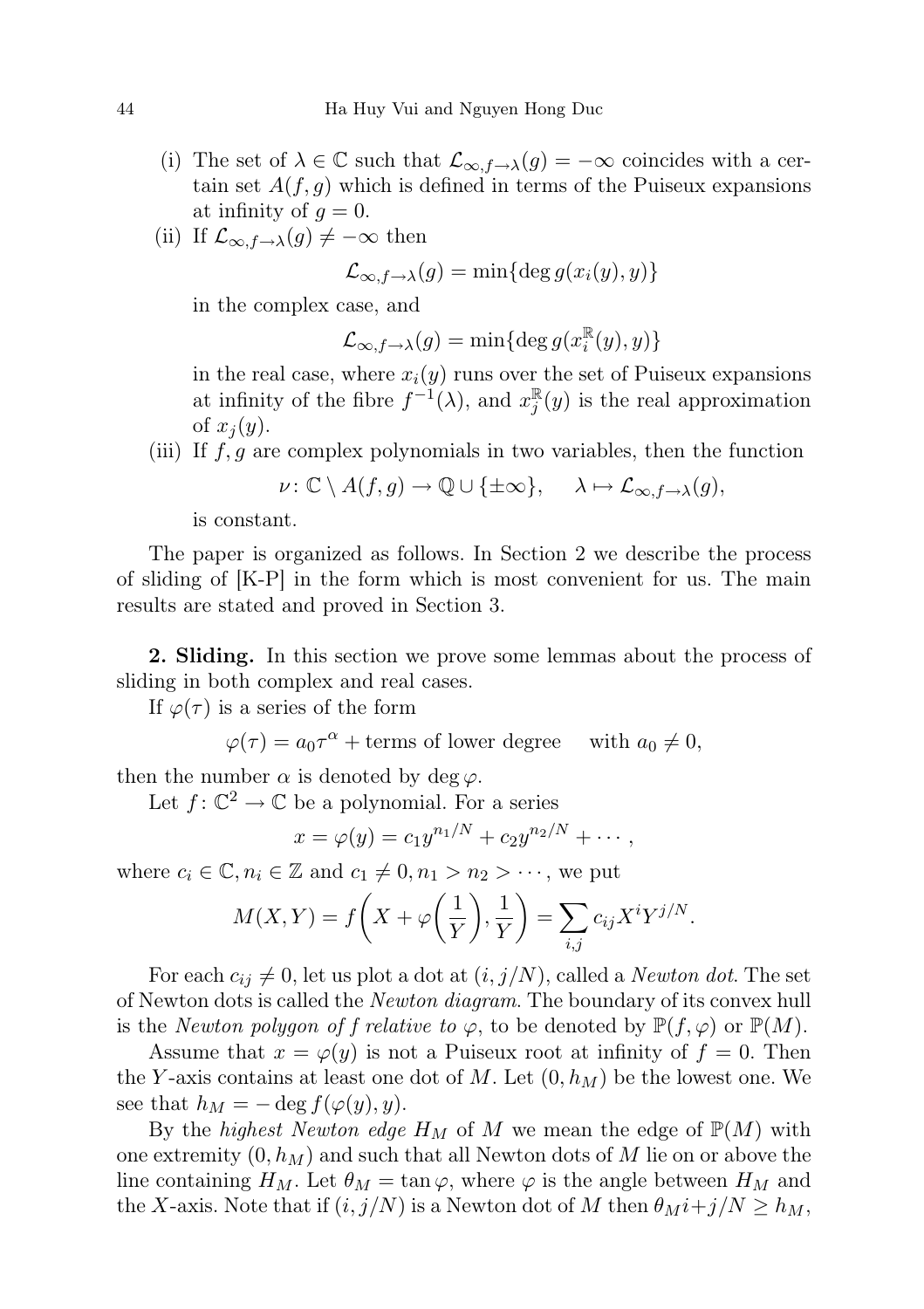and  $(i, j/N) \in H_M$  if and only if  $\theta_M i + j/N = h_M$ . If  $x = \varphi(y)$  is a Puiseux root at infinity of  $f = 0$ , we set  $h_M = +\infty$  and  $\theta_M = +\infty$ .

We associate with  $H_M$  the polynomial  $\varepsilon_M(x) := \varepsilon_M(x, 1)$ , where

$$
\varepsilon_M(X,Y) = \sum_{(i,j/N)\in H_M} c_{ij} X^i Y^{j/N}.
$$

LEMMA 2.1. Let  $\widetilde{M}(X,Y) = M(X + cY^{\theta}, Y)$ . We have:

- (a) If  $\theta > \theta_M$ , then  $h_{\widetilde{M}} = h_M$  and  $\theta_{\widetilde{M}} = \theta_M$ .
- (b) If  $\theta = \theta_M$  and c is a non-zero root of  $\varepsilon_M(x)$ , then  $h_{\widetilde{M}} > h_M$  and  $\theta_{\widetilde{M}} > \theta_M$ .
- (c) If  $\theta = \theta_M$  and  $\varepsilon_M(c) \neq 0$ , then  $h_{\widetilde{M}} = h_M$  and  $\theta_{\widetilde{M}} = \theta_M$ .

*Proof.* (a) Let  $(0, h_M)$  and  $(i_0, j_0/N)$  be the extremities of  $H_M$ . It is clear that the coefficient  $\tilde{c}_{0h_M}$  of  $X^0 Y^{h_M}$  in  $\tilde{M}$  is  $\sum_{i\geq 0} c_{ij}c^i$ ,  $\theta i+j/N = h_M$ . Since  $\theta_M i + j/N \ge h_M$  and by the hypothesis  $\theta > \bar{\theta}_M$ , we see that  $\tilde{c}_{0h_M} = c_{0h_M}$ . Therefore  $(0, h_M)$  is a Newton dot of M.

Analogously, we can show that  $(i_0, j_0/N)$  is also a Newton dot of M and all Newton dots of M lie on or above  $H_M$ . Thus  $H_M \equiv H_{\widetilde{M}}$ . Hence  $h_{\widetilde{M}} = h_M$ and  $\theta_{\widetilde{M}} = \theta_M$ .

(b) Let  $(0, \beta)$  be any Newton dot of  $\widetilde{M}$  on the Y-axis. Since  $\theta = \theta_M$  and the coefficient of  $X^0 Y^{\beta}$  in  $\overline{M}$  is  $\sum_{\theta i+j/N=\beta} c_{ij} c^i$ , it is clear that  $\beta \ge h_M$  and therefore  $h_{\widetilde{M}} \geq h_M$ .

Since  $\varepsilon_M(c) = 0$ ,  $H_{\widetilde{M}}$  does not contain the dot  $(0, h_M)$ . Hence  $h_{\widetilde{M}} > h_M$ . As in the proof of (a),  $(i_0, j_0/N)$  is a Newton dot of M. Therefore

$$
h_M - \theta_M i_0 = j_0/N \ge h_{\widetilde{M}} - \theta_{\widetilde{M}} i_0 > h_M - \theta_{\widetilde{M}} i_0.
$$

Thus  $\theta_{\widetilde{M}} > \theta_M$ .

(c) follows easily from the proof of (b).  $\blacksquare$ 

If c is a non-zero root of  $\varepsilon_M(x)$ , the series  $\varphi_1(y) = \varphi(y) + cy^{-\theta_M}$  will be called a *sliding of*  $\varphi(y)$  along f. A recursive sliding  $\varphi \to \varphi_1 \to \cdots$  produces a limit,  $\varphi_{\infty}$ , where  $\varphi_{\infty}(y) = \varphi_i(y)$  if  $f(\varphi_i(y), y) = 0$ . The series  $\varphi_{\infty}$  is a Puiseux root at infinity of  $f = 0$  and will be called a *final result of sliding*  $\varphi$ along f.

LEMMA 2.2. Let  $f, g: \mathbb{C}^2 \to \mathbb{C}$  be two polynomials. For a series  $x = \varphi(y)$ , put

 $M(X, Y) = f(X + \varphi(1/Y), 1/Y), \quad N(X, Y) = g(X + \varphi(1/Y), 1/Y).$ We have:

- (a) If  $\theta_M > \theta_N$ , then deg  $g(\varphi_\infty(y), y) = \deg g(\varphi(y), y)$ .
- (b) If  $\theta_M = \theta_N$ , then  $\deg g(\varphi_\infty(y), y) \leq \deg g(\varphi(y), y)$ .

Here  $x = \varphi_{\infty}(y)$  is a final result of sliding  $\varphi$  along f.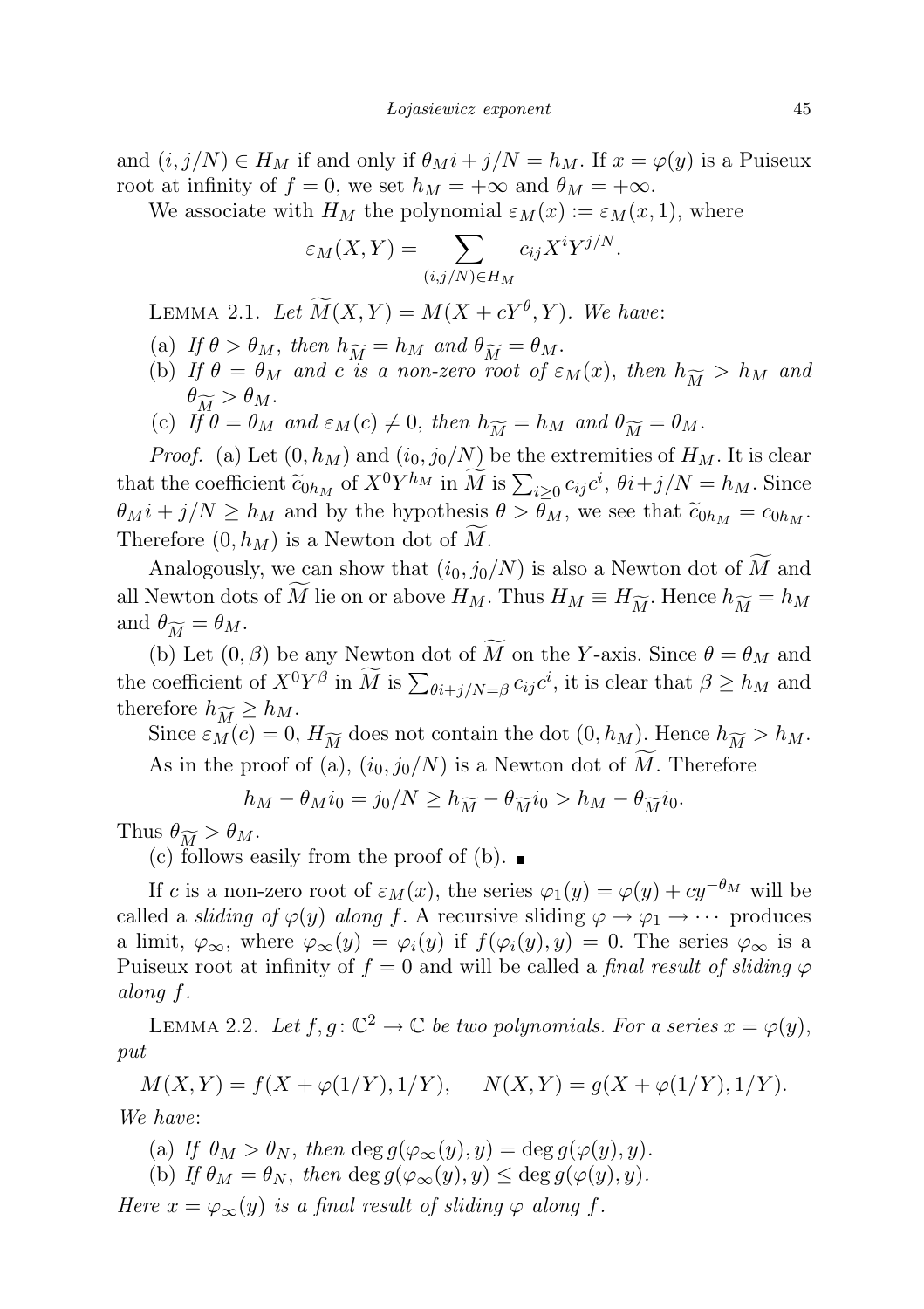*Proof.* Assume that  $\varphi(y) \to \varphi_1(y) \to \cdots \to \varphi_\infty(y)$  is a process of sliding of  $\varphi$  along f, where  $\varphi_0(y) = \varphi(y)$  and  $\varphi_{i+1}(y) = \varphi_i(y) + c_i y^{-\theta_i}$ . Put

$$
M_0 = M, \quad M_{i+1}(X, Y) = M_i(X + c_i Y^{\theta_i}, Y),
$$
  
\n
$$
N_0 = N, \quad N_{i+1}(X, Y) = N_i(X + c_i Y^{\theta_i}, Y)
$$

We get

 $M_{\infty}(X, Y) = f(X + \varphi_{\infty}(1/Y), 1/Y), \quad N_{\infty}(X, Y) = g(X + \varphi_{\infty}(1/Y), 1/Y).$ Since  $\theta_i = \theta_{M_i}$  by the definition of sliding, Lemma 2.1(b) implies  $\theta_i < \theta_{i+1}$ .

(a) Since  $\theta_M > \theta_N$ , applying Lemma 2.1(a), we have  $h_{N_1} = h_N$  and  $\theta_{N_1} = \theta_N$ . Therefore

$$
\theta_1 > \theta_0 = \theta_M > \theta_N = \theta_{N_1}.
$$

Again by Lemma 2.1(a), we get

$$
h_{N_2} = h_{N_1} \quad \text{and} \quad \theta_{N_2} = \theta_{N_1}.
$$

Applying Lemma 2.1(a) infinitely many times we finally obtain  $h_{N_{\infty}} = h_N$ , which means that deg  $g(\varphi_\infty(y), y) = \deg g(\varphi(y), y)$ .

(b) Suppose that  $\theta_M = \theta_N$ . Assume that k is a natural number such that  $\varepsilon_{N_i}(c_i) = 0$  and  $\theta_{M_i} = \theta_{N_i}$  for  $i = 0, 1, \ldots, k-1$ , but either  $\varepsilon_{N_k}(c_k) \neq 0$ or  $\theta_{M_k} \neq \theta_{N_k}$ . Since  $\varepsilon_{N_i}(c_i) = 0$  and  $\theta_{M_i} = \theta_{N_i}$  for  $i = 0, 1, ..., k - 1$ , Lemma 2.1(b) gives  $h_{N_{i+1}} \geq h_{N_i}$  for  $i = 0, 1, ..., k$ . Therefore  $h_{N_k} \geq h_N$ .

CLAIM.  $h_{N_{k+1}} \geq h_N$  and  $\theta_{N_{k+1}} < \theta_{M_{k+1}}$ .

To see this, we have to consider several cases.

If  $\theta_{M_k} > \theta_{N_k}$  then by Lemma 2.1(a),

$$
h_{N_{k+1}} = h_{N_k} \ge h_N \quad \text{and} \quad \theta_{N_{k+1}} = \theta_{N_k} < \theta_{M_k} < \theta_{M_{k+1}}.
$$

If  $\theta_{M_k} = \theta_{N_k}$ , then  $\varepsilon_{N_k}(c_k)$  must be non-zero and Lemma 2.1(c) yields  $h_{N_{k+1}} = h_{N_k}$  and  $\theta_{N_{k+1}} = \theta_{N_k}$ . As before, we see that  $h_{N_{k+1}} \ge h_N$  and  $\theta_{N_{k+1}} < \theta_{M_{k+1}}$ .

If  $\theta_{M_k} < \theta_{N_k}$ , then as in the proof of Lemma 2.1(b), if  $(i_0, j_0/N)$  is the other extremity of  $H_{N_{k-1}}$ , it is also the other extremity of  $H_{N_k}$ . Therefore

$$
h_{N_{k+1}} = \theta_{M_k} i_0 + j_0/N > \theta_{N_{k-1}} i_0 + j_0/N = h_{N_{k-1}} \ge h_N,
$$
  

$$
\theta_{N_{k+1}} = \theta_{M_k} < \theta_{M_{k+1}}.
$$

Now, using the claim and by the same argument as in the proof of (a), we get

$$
h_N \le h_{N_{k+1}} = h_{N_{\infty}}.
$$

Hence deg  $g(\varphi_\infty(y), y) \leq \deg g(\varphi(y), y)$ .

Let us consider a series  $x = \lambda(y)$  of the form

$$
x = \lambda(y) = a_1 y^{\alpha_1} + a_2 y^{\alpha_2} + \cdots,
$$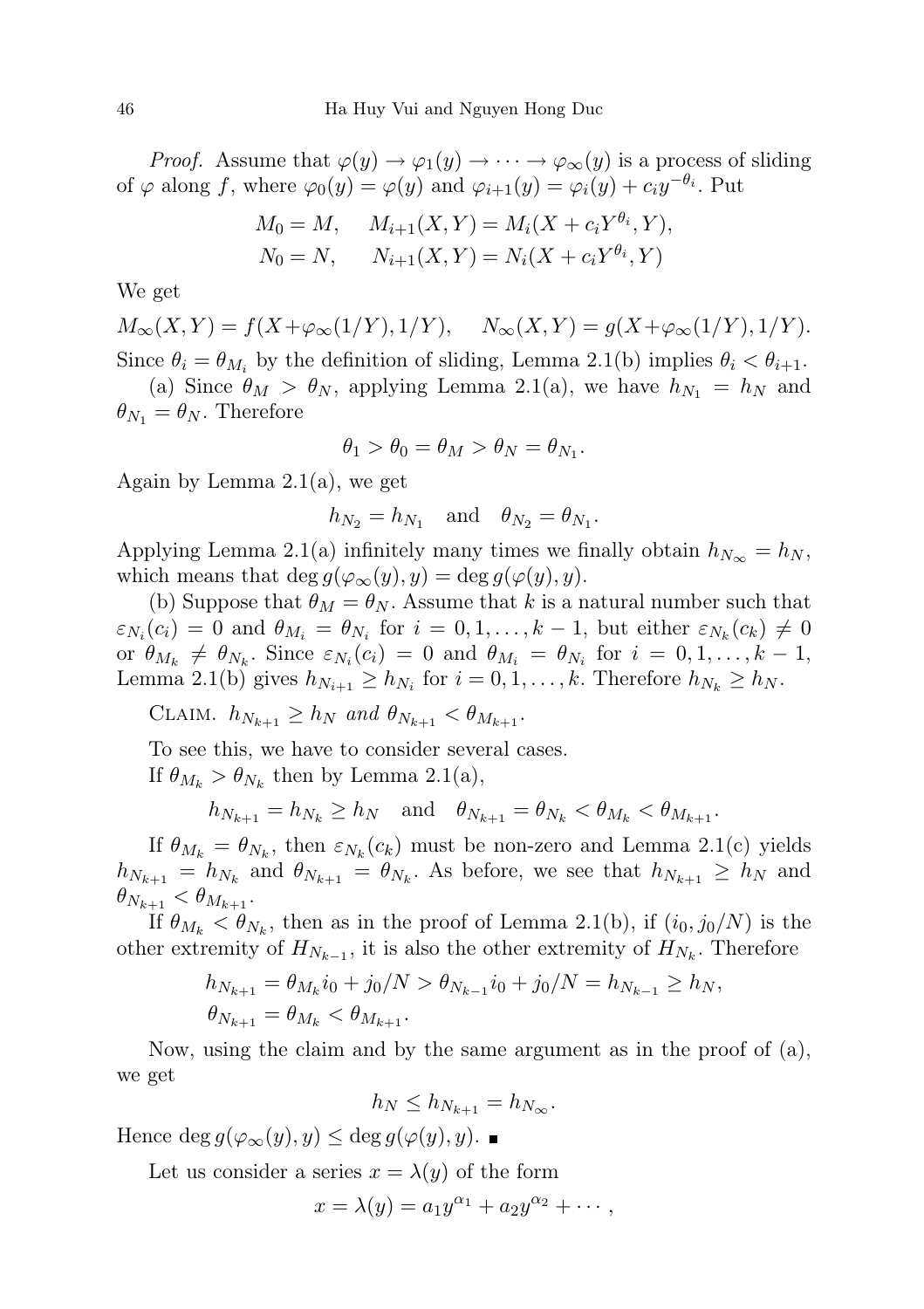where  $\alpha_1 > \alpha_2$ . If  $a_1, \ldots, a_{s-1} \in \mathbb{R}$  and  $a_s \notin \mathbb{R}$ , we put

$$
\lambda^{\mathbb{R}}(y) := a_1 y^{\alpha_1} + \dots + a_{s-1} y^{\alpha_{s-1}} + c y^{\alpha_s}
$$

where c is a generic real number. We call  $\lambda^{\mathbb{R}}(y)$  the *real approximation of*  $\lambda(y)$ .

LEMMA 2.3. Let  $f, g: \mathbb{R}^2 \to \mathbb{R}$  be polynomials. For a series  $x = \varphi(y)$ , put

$$
M(X,Y) = f(X + \varphi(1/Y), 1/Y), \quad N(X,Y) = g(X + \varphi(1/Y), 1/Y).
$$

Let  $x = \varphi_\infty(y)$  be a final result of sliding  $\varphi$  along f and  $\varphi_\infty^{\mathbb{R}}(y)$  be the real approximation of  $\varphi_{\infty}(y)$ . We have:

- (a) If  $\theta_M > \theta_N$ , then  $\deg g(\varphi_\infty^{\mathbb{R}}(y), y) = \deg g(\varphi(y), y)$ .
- (b) If  $\theta_M = \theta_N$ , then  $\deg g(\varphi_\infty^{\mathbb{R}}(y), y) \leq \deg g(\varphi(y), y)$ .

In particular with  $g = f$ , we have  $\deg f(\varphi_{\infty}^{\mathbb{R}}(y), y) \leq \deg f(\varphi(y), y)$ .

*Proof.* (a) If  $\varphi_{\infty}(y) = \varphi(y)$  then  $\varphi_{\infty}^{\mathbb{R}}(y) = \varphi(y)$  and then automatically  $\deg g(\varphi(y), y) = \deg g(\varphi_\infty^{\mathbb{R}}(y), y)$ . Otherwise, we write

$$
\varphi_{\infty}(y) - \varphi(y) = b_0 y^{\beta_0} + \cdots + b_{s-1} y^{\beta_{s-1}} + b_s y^{\beta_s} + \cdots,
$$

where  $\beta_0 = -\theta_M > \beta_1 > \cdots$ ,  $b_0, b_1, \ldots, b_{s-1} \in \mathbb{R}$  and  $b_s \notin \mathbb{R}$  for some  $s \geq 0$ . We write  $\varphi(y)$  as a sum  $\varphi(y) = \psi(y) + \gamma(y)$  with

$$
\psi(y) = \sum_{\alpha > \beta_s} a_{\alpha} y^{\alpha}, \quad \gamma(y) = \sum_{\alpha \le \beta_s} a_{\alpha} y^{\alpha}.
$$

Clearly

$$
\varphi_{\infty}(y) = \psi(y) + (b_0 y^{\beta_0} + \dots + b_{s-1} y^{\beta_{s-1}} + b_s y^{\beta_s} + \dots) + \gamma(y).
$$

Therefore

$$
\varphi_{\infty}^{\mathbb{R}}(y) = \psi(y) + b_0 y^{\beta_0} + \dots + b_{s-1} y^{\beta_{s-1}} + c y^{\beta_s}
$$
  
=  $\varphi(y) + b_0 y^{\beta_0} + \dots + b_{s-1} y^{\beta_{s-1}} + c y^{\beta_s} - \gamma(y)$   
=  $\varphi(y) + a_0 y^{\alpha_0} + a_1 y^{\alpha_1} + \dots$ ,

where  $\beta_0 = \alpha_0 > \alpha_1 > \cdots$ . By putting

$$
M_0 = M, \quad M_{i+1}(X, Y) = M_i(X + a_i Y^{-\alpha_i}, Y),
$$
  
\n
$$
N_0 = N, \quad N_{i+1}(X, Y) = N_i(X + a_i Y^{-\alpha_i}, Y),
$$

we get

 $M_{\infty}(X,Y) = f(X + \varphi_{\infty}^{\mathbb{R}}(1/Y), 1/Y), \quad N_{\infty}(X,Y) = g(X + \varphi_{\infty}^{\mathbb{R}}(1/Y), 1/Y).$ Since, by the hypothesis,  $\theta_M > \theta_N$  and  $\theta_M = -\beta_0$  (=  $-\alpha_0 < -\alpha_1 < \cdots$ ), the same argument as in the proof of Lemma 2.2(a) gives  $h_{N_{\infty}} = h_N$ . Hence  $\deg g(\varphi_\infty^\mathbb{R}(y),y) = \deg g(\varphi(y),y).$ 

(b) Now assume that  $\theta_M = \theta_N$ . Let k be a natural number such that  $\varepsilon_{N_i}(a_i) = 0$  and  $\theta_{M_i} = \theta_{N_i}$  for  $i = 0, 1, \dots, k-1$ , but either  $\varepsilon_{N_k}(a_k) \neq 0$  or

,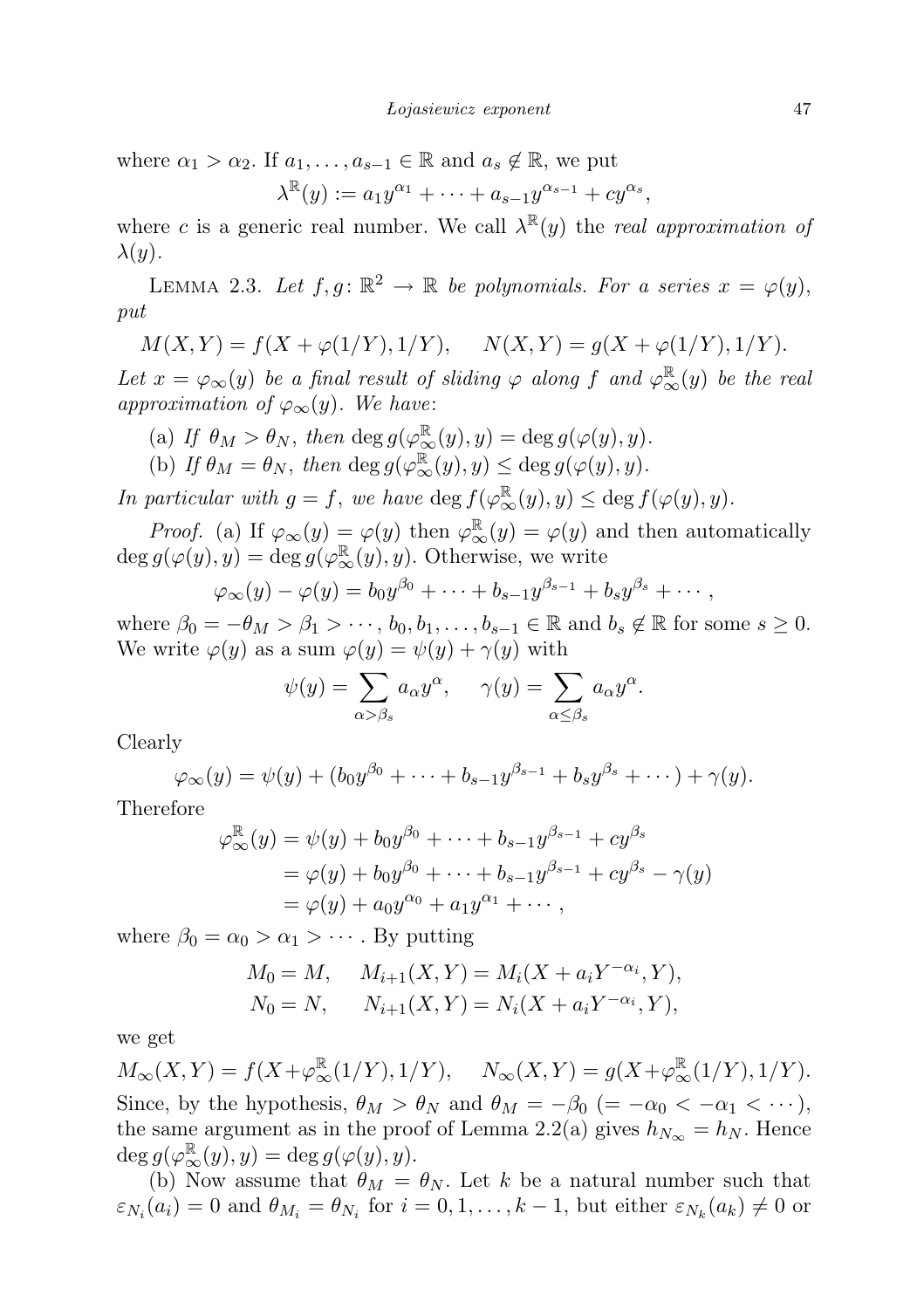$\theta_{M_k} \neq \theta_{N_k}$ . It is clear that  $k \leq s$ . Since  $\theta_M = \theta_N$ , by the same argument as in the proof of Lemma 2.2(b) we get  $\deg g(\varphi^{\mathbb{R}}_{\infty}(y), y) \leq \deg g(\varphi(y), y)$ .

**3. Main results.** Let  $f, g: \mathbb{K}^2 \to \mathbb{K}$ , with  $\mathbb{K} = \mathbb{C}$  or  $\mathbb{R}$ , be polynomial functions and let  $\lambda \in \mathbb{K}$ . Put

$$
\widetilde{\mathcal{L}}_{\infty,f\to\lambda}(g) = \inf_{\Phi} \frac{\deg g \circ \Phi}{\deg \Phi},
$$

where  $\Phi$  runs over the set of meromorphic function at infinity such that

$$
\deg \Phi > 0, \quad \deg(f - \lambda) \circ \Phi < 0.
$$

If f is monic in x, then  $\Phi$  can be written in the form  $x = \varphi(y)$  with deg  $\varphi \leq 1$ and

$$
\frac{\deg g \circ \Phi}{\deg \Phi} = \deg g(\varphi(y), y).
$$

According to [Sk, Theorem 2.1], we know that

$$
\mathcal{L}_{\infty,f\to\lambda}(g) = \mathcal{L}_{\infty,f\to\lambda}(g).
$$

THEOREM 3.1. Let  $f$  and  $g$  be polynomials in two complex variables  $(x, y)$ . Assume that f is monic in x. Let  $x = x_i(y)$ ,  $i = 1, \ldots, d$ , (respectively,  $x = \tilde{x}_i(y)$ ,  $j = 1, \ldots, s$  be the Puiseux expansions at infinity of  $f(x, y) - \lambda = 0$  (respectively, of  $g(x, y) = 0$ ). Let

$$
A(f,g) := \{\lambda_j \in \mathbb{C} \colon \lambda_j = \lim_{y \to \infty} f(\widetilde{x}_j(y), y), j = 1, \dots, s\}.
$$

Then:

(a) 
$$
\mathcal{L}_{\infty,f\to\lambda}(g) = -\infty
$$
 if and only if  $\lambda \in A(f,g)$ .  
\n(b) If  $\mathcal{L}_{\infty,f\to\lambda}(g) \neq -\infty$  then  
\n
$$
\mathcal{L}_{\infty,f\to\lambda}(g) = \min\{\deg g(x_i(y),y) : i = 1,\ldots,d\}.
$$

Proof. (a) Put

$$
l = \min_i \deg g(x_i(y), y).
$$

It is obvious that  $\lambda \in A(f,g)$  if  $l = -\infty$ . Let  $l > -\infty$ . Since  $\mathcal{L}_{\infty,f\to\lambda}(g)$  $= -\infty$ , there is a curve  $x = \gamma(y)$  meromorphic at infinity such that

$$
\deg(f(\gamma(y), y) - \lambda) < 0 \quad \text{and} \quad \deg g(\gamma(y), y) < l.
$$

Put

$$
M(X,Y) = f(X + \gamma(1/Y), 1/Y) - \lambda, \quad N(X,Y) = g(X + \gamma(1/Y), 1/Y).
$$

First, we see that  $\theta_M < \theta_N$ . Indeed, assume that this is not the case. Take a final result  $\gamma_{\infty}(y)$  of sliding  $\gamma(y)$  along  $f - \lambda$ . This series will be a Puiseux root at infinity of  $f - \lambda$ :  $f(\gamma_\infty(y), y) - \lambda = 0$ . Then Lemma 2.2 yields

$$
\deg g(\gamma_{\infty}(y), y) \le \deg g(\gamma(y), y) < l,
$$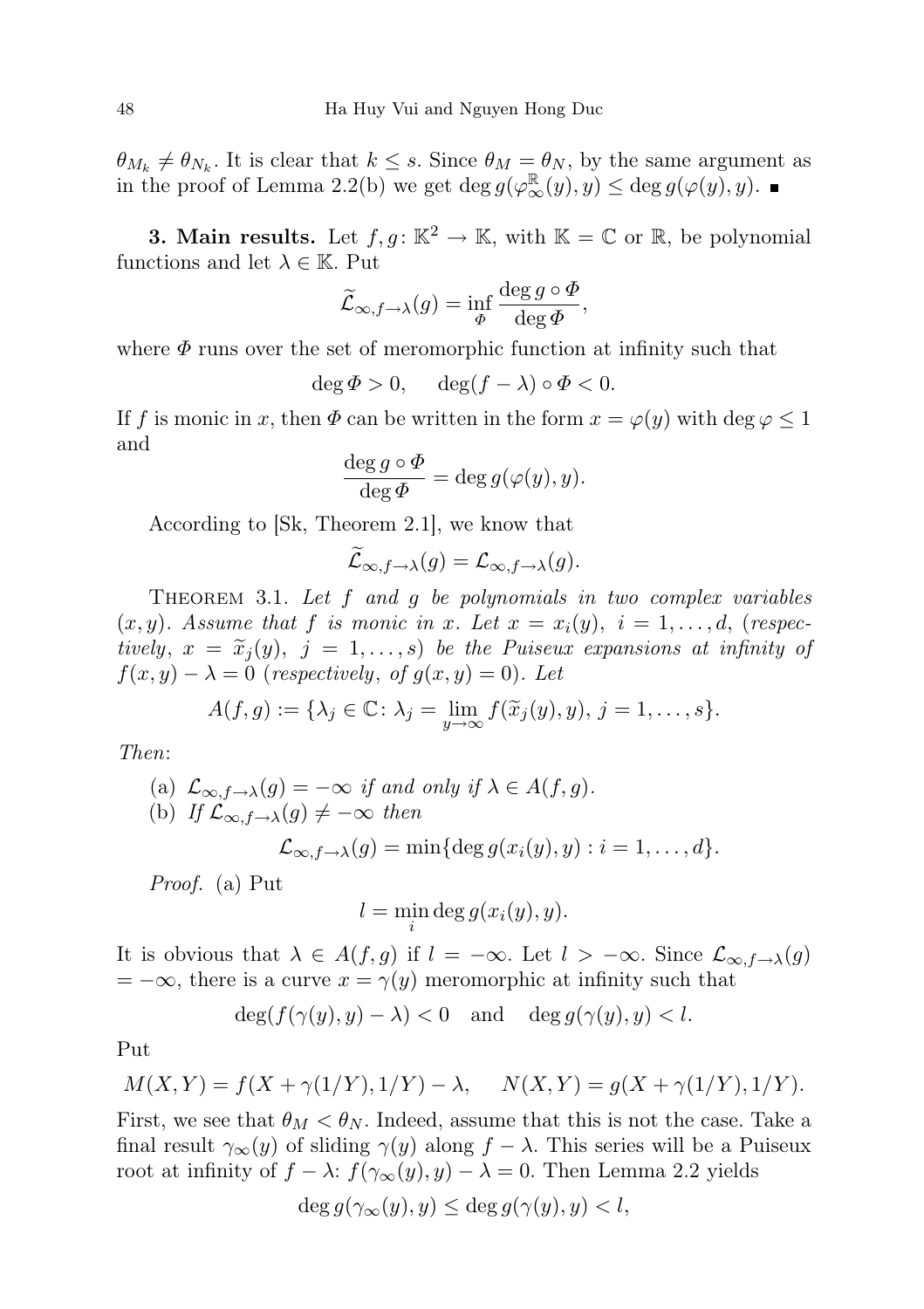a contradiction. Now applying Lemma 2.2(a) with  $\theta_M < \theta_N$  we get

$$
\deg(f(\widetilde{\gamma}_{\infty}(y), y) - \lambda) \le \deg(f(\gamma(y), y) - \lambda) < 0,
$$

where  $\widetilde{\gamma}_{\infty}(y)$  is a final result of sliding  $\gamma(y)$  along g. Hence  $\lambda \in A(f, g)$ .

(b) Let  $x = \varphi(y)$  be a meromorphic curve at infinity which satisfies  $\deg(f(\varphi(y), y) - \lambda) < 0$ . Put

$$
M(X,Y) = f(X + \varphi(1/Y)) - \lambda
$$
,  $N(X,Y) = g(X + \varphi(1/Y)).$ 

Since  $\mathcal{L}_{\infty,f\to\lambda}(g) \neq -\infty$ , we can show as before that  $\theta_M \geq \theta_N$ . Therefore Lemma 2.2 yields deg  $g(\varphi_\infty(y)(y), y) \leq \deg g(\varphi(y), y)$ , where  $\varphi_\infty(y)$  is a final result of sliding  $\varphi(y)$  along  $f - \lambda$ . Thus

$$
\mathcal{L}_{\infty,f\to\lambda}(g)=\inf_{\varphi}\deg g(\varphi(y),y)\geq \min_i\deg g(x_i(y),y).
$$

Since the opposite inequality is always satisfied, the assertion follows.  $\blacksquare$ 

THEOREM 3.2. With the notations of Theorem 3.1, the function  $\vartheta(\lambda) =$  $\mathcal{L}_{\infty,f\to\lambda}(g)$  is constant on  $\mathbb{C}\setminus A(f,g)$ .

*Proof.* Suppose  $0, \lambda \notin A(f, g)$ . We only need to prove that  $\vartheta(0) \geq \vartheta(\lambda)$ . By Theorem 3.1 with  $0 \in \mathbb{C} \setminus A(f,g)$ , there is a Puiseux root at infinity  $x = \varphi(y)$  of f such that  $\vartheta(0) = \deg g(\varphi(y), y)$ . Put

 $M_{\lambda}(X, Y) = f(X + \varphi(1/Y), 1/Y) - \lambda, \quad N(X, Y) = g(X + \varphi(1/Y), 1/Y).$ 

We shall show that  $\theta_{M_{\lambda}} \ge \theta_N$ . By contradiction suppose that  $\theta_{M_{\lambda}} < \theta_N$ . Let  $\widetilde{\varphi}_{\infty}(y)$  be a final result of sliding  $\varphi(y)$  along g. By Lemma 2.2(a),

$$
\deg f(\widetilde{\varphi}_{\infty}(y), y) = \deg f(\varphi(y), y) < 0,
$$

which is impossible, because 0 is not in  $A(f, g)$ .

Now, since  $\theta_{M_{\lambda}} \geq \theta_N$ , Lemma 2.2 shows that  $\deg g(\varphi_{\infty}(y), y) \leq \nu(0)$ , where  $\varphi_{\infty}(y)$  is a final result of sliding  $\varphi(y)$  along  $f - \lambda$ . Thus  $\vartheta(0) \ge \vartheta(\lambda)$ .

We denote by

$$
J_{\Phi} := \{ (u, v) \in \mathbb{C}^2 \colon \exists \{ z_n \} \subset \mathbb{C}^2, \ z_n \to \infty, \ \Phi(z_n) \to (u, v) \}
$$

the Jelonek set of  $\Phi = (f, g): \mathbb{C}^2 \to \mathbb{C}^2$ . The following proposition is also a consequence of [C-K2, Theorem 1].

PROPOSITION 3.1. Let  $\Phi = (f, g): \mathbb{C}^2 \to \mathbb{C}^2$  be a polynomial mapping with f, g monic in x. Let  $(u, v) \in \mathbb{C}^2$ . Then:

- (a)  $(u, v) \in J_{\Phi}$  if and only if either there exists a Puiseux expansion at infinity  $x = x(y)$  of  $f(x, y) = u$  such that  $deg(g(x(y), y) - v) < 0$ , or there exists a Puiseux expansion at infinity  $x = \tilde{x}(y)$  of  $g(x, y) = v$ such that  $\deg(f(\tilde{x}(y), y) - u) < 0$ .
- (b)  $(u, v) \in J_{\Phi}$  if and only if either  $\mathcal{L}_{\infty, f \to u}(g v)$  or  $\mathcal{L}_{\infty, g \to v}(f u)$  $is -\infty$ .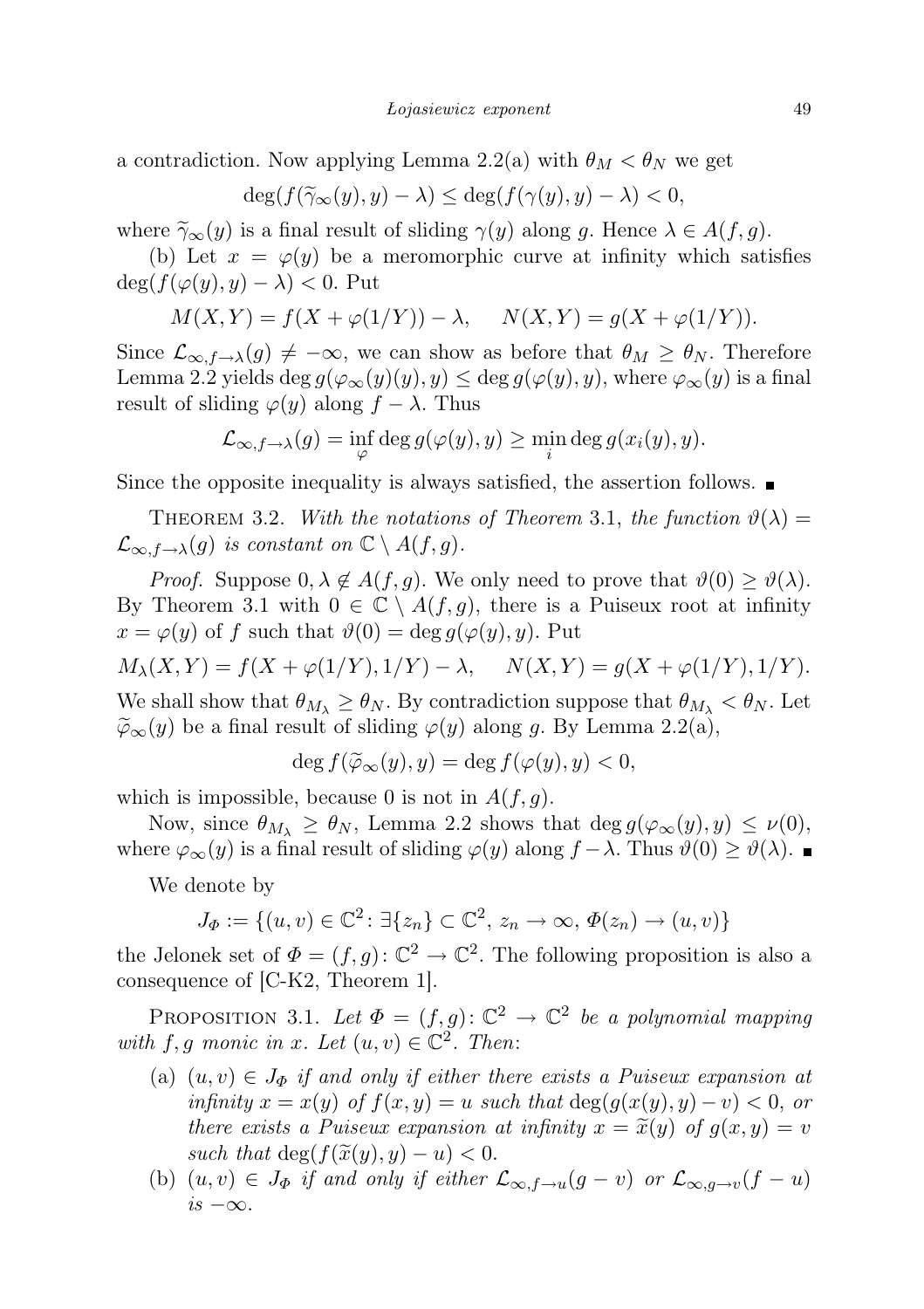*Proof.* (a) Let us proceed as in [Sk]. Suppose that  $(u, v) \in J_{\Phi}$ . For every  $\delta > 0$  there is  $z^0 \in \mathbb{C}^2$  such that

$$
||z^0|| > 1/\delta
$$
 and  $||(f(z^0) - u, g(z^0) - v)|| < \delta$ .

Let  $B = \{z \in \mathbb{C}^2 \colon ||z|| < 1\}$ . The mapping  $H : B \ni z \mapsto z/(1 - ||z||^2) \in \mathbb{C}^2$ is a rational homeomorphism. Hence, the set

$$
X := \{(z, \delta) \in B \times (0, +\infty) : ||H(z)|| > 1/\delta \text{ and } ||(f(H(z)) - u, g(H(z)) - v)|| < \delta \}
$$

is semialgebraic and there is a sequence of points  $(\omega^k, \delta_k) \in X$  convergent to a point  $(\omega^0, 0)$  such that  $\omega^0 \in \partial B$ . Therefore by the curve selection lemma, there exists a curve  $\widetilde{\Psi} = (\widetilde{\varphi}, \psi) : (R, +\infty) \to X$ , meromorphic at infinity, such that  $\lim_{t\to\infty} \Psi = (\omega^0, 0)$ . By putting  $\varphi = H \circ \widetilde{\varphi}$ , we obtain the curve  $\Psi = (\varphi, \psi)$  meromorphic at infinity such that deg  $\varphi \ge -\deg \psi > 0$ ,  $\deg(f - u) \circ \varphi < 0$  and  $\deg(g - v) \circ \varphi < 0$ . We can take  $\varphi$  in the form  $x = \varphi(y)$ , so deg $(f(\varphi(y), y) - u) < 0$  and deg $(g(\varphi(y), y) - v) < 0$ . Put

$$
M(X,Y) = f(X + \varphi(1/Y), 1/Y) - u, \quad N(X,Y) = g(X + \varphi(1/Y), 1/Y) - v.
$$

Then  $h_M > 0$  and  $h_N > 0$ .

If  $\theta_M \ge \theta_N$ , let  $x = x(y)$  be a final result of sliding  $\varphi$  along  $f - u$ . By Lemma 2.2,  $deg(g(x(y), y) - v) < 0.$ 

If  $\theta_M < \theta_N$  then Lemma 2.2(a) yields deg( $f(\tilde{x}(y), y) - u$ ) < 0, where  $x = \tilde{x}(y)$  is a final result of sliding  $\varphi$  along  $g - v$ .

(b) follows easily from (a) and Theorem 3.1.  $\blacksquare$ 

THEOREM 3.3. Let  $f, g: \mathbb{R}^2 \to \mathbb{R}$  be real polynomials monic in x. Let  $\lambda \in \mathbb{R}$ . Let  $x = x_i(y), i = 1, \ldots, d$ , be the Puiseux expansions at infinity of  $f(x,y) - \lambda = 0$  and  $x_i^{\mathbb{R}}$  $i(\theta_i^{\mathbb{R}}(y))$  be the real approximation of  $x_i(y)$ . Put

$$
V_{\mathbb{R}}(f) := \{ x_i(y) \colon \deg(f(x_i^{\mathbb{R}}(y), y) - \lambda) < 0 \}.
$$

Let  $x = \tilde{x}_j(y), j = 1, \ldots, s$ , be the real Puiseux expansions at infinity of  $g(x, y) = 0$ . Put

$$
A_{\mathbb{R}}(f,g):=\{\lambda\in\mathbb{R}\colon \lim_{y\to\infty}f(\widetilde{x}_j(y),y),\,j=1,\ldots,s\}.
$$

(If  $g(x, y) = 0$  has no real Puiseux root at infinity, we put  $A_{\mathbb{R}}(f, g) = \emptyset$ .) Then:

(a) If  $\mathcal{L}_{\infty, f_{\mathbb{C}} \to \lambda}(g_{\mathbb{C}}) \neq -\infty$  then  $\mathcal{L}_{\infty,f\rightarrow\lambda}(g) = \min\{\deg g(x^{\mathbb{R}}(y),y) : x(y) \in V_{\mathbb{R}}(f)\}.$ (b)  $\mathcal{L}_{\infty,f\to\lambda}(g) = -\infty$  if and only if  $\lambda \in A_{\mathbb{R}}(f,g)$ . (c)  $\mathcal{L}_{\infty,f\to\lambda}(g) = +\infty$  if and only if  $\lambda \notin J_f$ .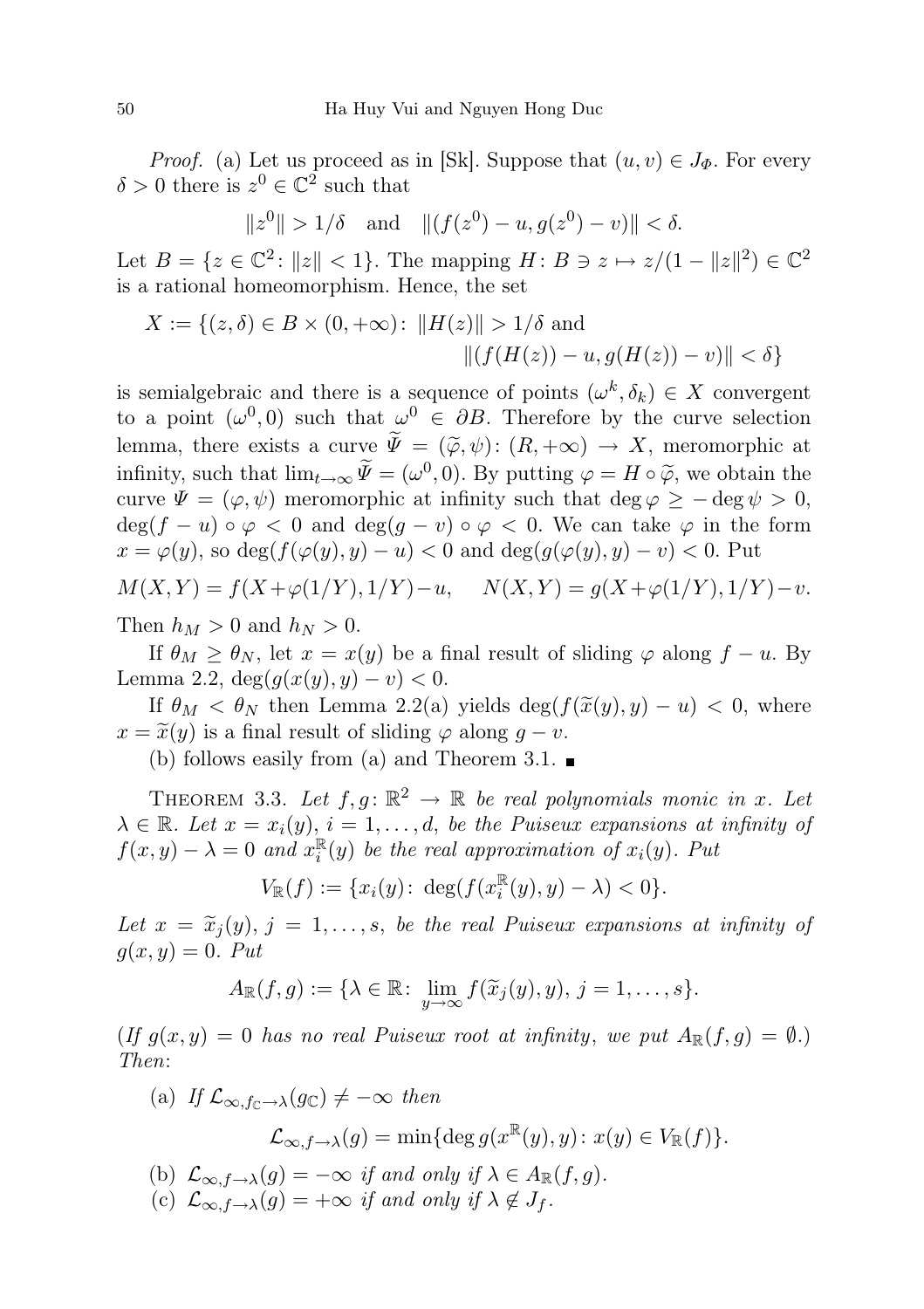*Proof.* (a) Let  $x = \varphi(y)$  be a meromorphic real curve at infinity with  $\deg(f(\varphi(y), y) - \lambda) < 0$ . Put

$$
M(X,Y) = f(X + \varphi(1/Y), 1/Y) - \lambda
$$

and

$$
N(X,Y) = g(X + \varphi(1/Y), 1/Y).
$$

First, we show that  $\theta_M > \theta_N$ . In fact, otherwise let  $\tilde{\varphi}_{\infty}$  be a final result of sliding  $\varphi$  along g. By Lemma 2.2,  $\deg(f(\widetilde{\varphi}(y), y) - \lambda) < 0$  and therefore  $\mathcal{L}_{\infty,f_{\mathbb{C}}\to\lambda}(g_{\mathbb{C}})=-\infty$ , which is impossible.

Since  $\theta_M > \theta_N$ , Lemma 2.3 yields

$$
\deg g(\varphi_{\infty}^{\mathbb{R}}(y), y) \le \deg g(\varphi(y), y),
$$
  

$$
\deg(f(\varphi_{\infty}^{\mathbb{R}}(y), y) - \lambda) \le \deg(f(\varphi(y), y) - \lambda) < 0,
$$

where  $\varphi_{\infty}(y)$  is a final result of sliding  $\varphi(y)$  along  $f - \lambda$ . Thus

$$
\mathcal{L}_{\infty,f\to\lambda}(g)\geq \min\{\deg g(x^{\mathbb{R}}(y),y)\colon x(y)\in V_{\mathbb{R}}(f)\}.
$$

The opposite inequality always holds.

(b) Assume that 
$$
\mathcal{L}_{\infty,f\to\lambda}(g) = -\infty
$$
. Clearly, if

$$
k := \min\{\deg g(x^{\mathbb{R}}(y), y) \colon x(y) \in V_{\mathbb{R}}(f)\} = -\infty
$$

or

$$
l := \min\{\deg g(\widetilde{x}^{\mathbb{R}}(y), y) : g(\widetilde{x}(y), y) = 0, \deg(f(\widetilde{x}^{\mathbb{R}}(y), y) - \lambda) < 0\} = -\infty
$$
\nthen  $\lambda \in A_{\mathbb{R}}(f, g)$ . Assume that  $k$  and  $l$  are finite. Since  $\mathcal{L}_{\infty, f \to \lambda}(g) = -\infty$ , there exists a real curve  $x = \varphi(y)$  such that

$$
\deg(f(\varphi(y), y) - \lambda) < 0 \quad \text{and} \quad \deg g(\varphi(y), y) < \min\{k, l\}.
$$

Put

$$
M(X,Y) = f(X + \varphi(1/Y), 1/Y) - \lambda, \quad N(X,Y) = g(X + \varphi(1/Y), 1/Y).
$$

If  $\theta_M > \theta_N$ , then Lemma 2.3 yields  $\deg(f(\varphi_\infty^{\mathbb{R}}(y), y) - \lambda) < 0$  and

$$
\deg g(\varphi_\infty^{\mathbb{R}}(y), y) = \deg g(\varphi(y), y),
$$

where  $x = \varphi_{\infty}(y)$  is a final result of sliding  $\varphi$  along  $f - \lambda$ . This contradicts the fact that  $\deg g(\varphi(y), y) < k$ .

If  $\theta_M \leq \theta_N$ , then by Lemma 2.3, if  $x = \widetilde{\varphi}_{\infty}(y)$  is a final result of sliding  $\varphi$ along g then deg $(f(\widetilde{\varphi}_{\infty}^{\mathbb{R}}(y), y) - \lambda) < 0$  and deg  $g(\widetilde{\varphi}_{\infty}^{\mathbb{R}}(y), y) \leq \deg g(\varphi(y), y)$ , which is impossible, since deg  $g(\varphi(y), y) < l$ .

 $(c)$  Straightforward.

REMARK 3.1. Parts (b) and (c) of Theorem 3.3 are known by [R-S, Remark 2.4] and [Sp, Theorem 3.5].